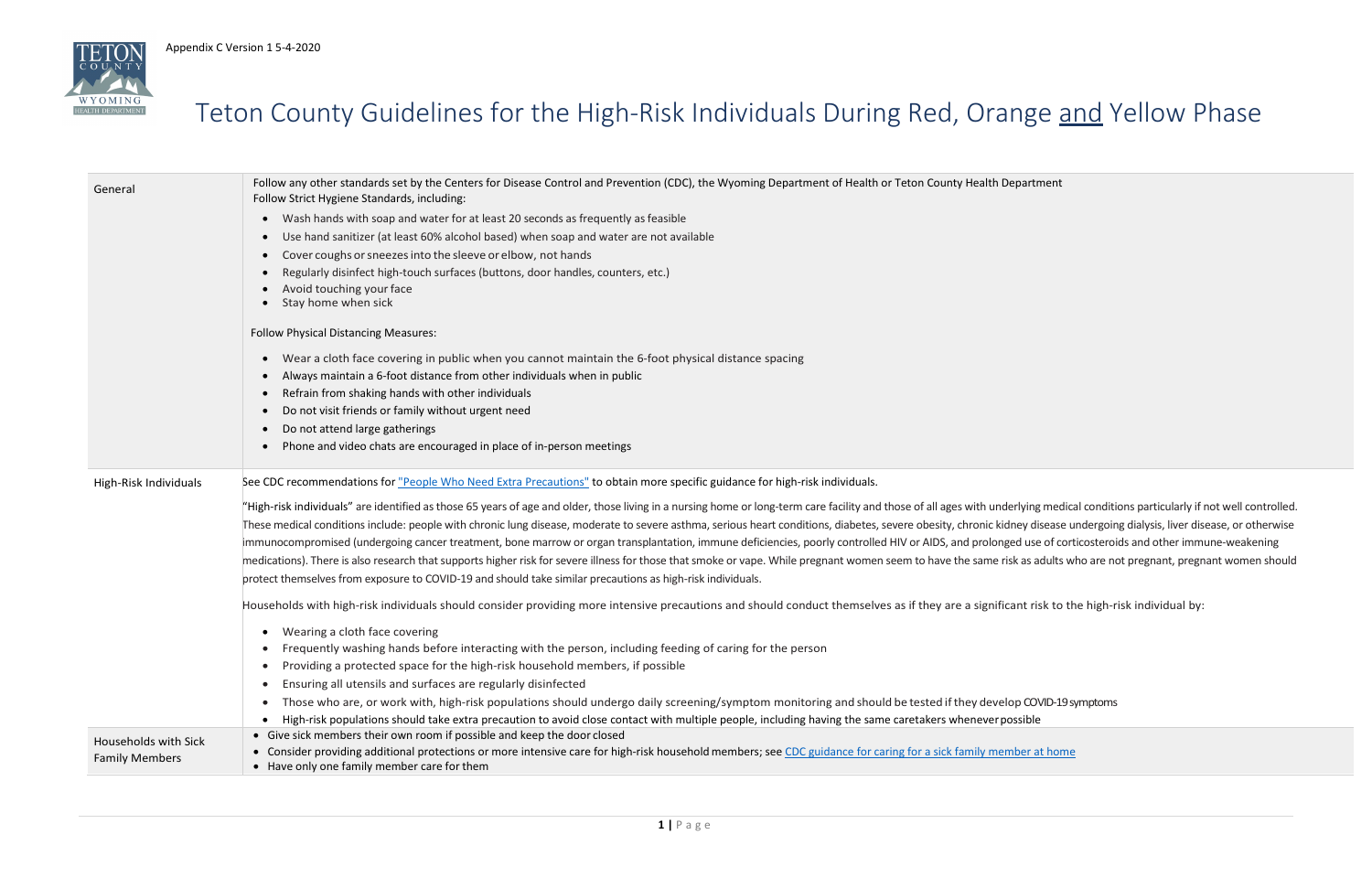



## Tiered Guidelines for the High-Risk Individuals

| Category                                   | <b>High Risk</b>                                                                                                                                                                                                                                                                                                                                                                                                                                                                                                                                                                                                                                                                       | <b>Moderate Risk</b>                                                                                                                                                                                                                                                                                                                                                                                                                                                                                                                                                             | <b>Low Risk</b>                                                                                                                                                                                                                                                                                                                                                                                                                                                                                                                                                                    | <b>New Normal Risk</b>                                                                                                                                                                                                          |
|--------------------------------------------|----------------------------------------------------------------------------------------------------------------------------------------------------------------------------------------------------------------------------------------------------------------------------------------------------------------------------------------------------------------------------------------------------------------------------------------------------------------------------------------------------------------------------------------------------------------------------------------------------------------------------------------------------------------------------------------|----------------------------------------------------------------------------------------------------------------------------------------------------------------------------------------------------------------------------------------------------------------------------------------------------------------------------------------------------------------------------------------------------------------------------------------------------------------------------------------------------------------------------------------------------------------------------------|------------------------------------------------------------------------------------------------------------------------------------------------------------------------------------------------------------------------------------------------------------------------------------------------------------------------------------------------------------------------------------------------------------------------------------------------------------------------------------------------------------------------------------------------------------------------------------|---------------------------------------------------------------------------------------------------------------------------------------------------------------------------------------------------------------------------------|
| Interactions with<br>High-Risk Individuals | • Avoid physical interactions with high-risk individuals as<br>much as possible<br>• No visits to hospitals, nursing homes and other<br>residential care facilities                                                                                                                                                                                                                                                                                                                                                                                                                                                                                                                    | • Avoid physical interactions with high-risk<br>individuals as much as possible<br>• Avoid visits to hospitals, nursing homes and<br>other residential care facilities                                                                                                                                                                                                                                                                                                                                                                                                           | • No symptomatic individuals should interact with<br>high-risk individuals<br>• Limit visitors to hospitals, nursing homes and<br>other residential care facilities                                                                                                                                                                                                                                                                                                                                                                                                                | • No Symptomatic individuals should interact with<br>high-risk individuals<br>• Take proper precautions (like wearing a cloth<br>face covering) when visiting hospitals, nursing<br>homes and other residential care facilities |
| Actions by High-Risk<br>Individuals        | • Wear cloth face coverings at all times in public settings<br>• If possible, telework<br>• Limit travel to essential trips only (see travel category<br>below for definition), or to work-related travel if<br>telework is not possible                                                                                                                                                                                                                                                                                                                                                                                                                                               | • Wear cloth face coverings at all times in<br>public settings<br>• If possible, telework<br>• Limit travel to essential trips only (see travel<br>category below for definition), or to work if<br>telework is not possible<br>• Limit visiting family or friends without an<br>urgent need<br>• Limit physical interactions with other high-<br>risk individuals, except for members of your<br>household<br>• Limit attending gatherings of any number of<br>people outside your household<br>• Do not visit hospitals, nursing homes or other<br>residential care facilities | • Wear cloth face coverings at all times in public<br>settings<br>• If possible, telework<br>• Limit travel to essential trips only (see travel<br>category below for definition), or to work if<br>telework is not possible<br>• Limit visiting family or friends without an urgent<br>need<br>• Limit physical interactions with other high-risk<br>individuals, except for members of your<br>household<br>• Limit attending gatherings of any number of<br>people outside your household<br>• Limit visits to hospitals, nursing homes or other<br>residential care facilities | • Wear cloth face coverings at all times in public<br>settings<br>• Take proper precautions when visiting hospitals,<br>nursing homes, and other residential care<br>facilities                                                 |
| Use of Face Coverings                      | • Wear a cloth face covering in public when<br>you cannot maintain the 6-foot physical<br>distance spacing<br>• Launder cloth face coverings routinely<br>• Individuals should stay 6 feet away from others even<br>when wearing a cloth face covering                                                                                                                                                                                                                                                                                                                                                                                                                                 | • Wear a cloth face covering in<br>public when you cannot<br>maintain the 6-foot physical<br>distance spacing<br>• Launder cloth face coverings routinely<br>• Individuals should stay 6 feet away from<br>others even when wearing a cloth face<br>covering                                                                                                                                                                                                                                                                                                                     | • Wear a cloth face covering in public<br>when you cannot maintain the 6-<br>foot physical distance spacing<br>• Launder cloth face coverings routinely<br>• Individuals should stay 6 feet away from<br>others even when wearing a cloth face<br>covering                                                                                                                                                                                                                                                                                                                         | • Cloth face coverings not necessary for the<br>general public, but still recommended for<br>high-risk individuals and those individuals<br>who work with or interact with high-risk<br>individuals                             |
| Travel                                     | • Limit travel to essential travel only. Self-Quarantine for<br>14 days upon return to Wyoming<br><b>Essential Travel trips can include:</b><br>• Perform tasks essential to their health and safety, or for<br>the health and safety of their household members or<br>pets, including, by example and without limitation,<br>obtaining medical supplies or medication or visiting a<br>health care professional<br>• Care for a family member or pet in another household<br>• Obtain necessary supplies for self or household<br>members (including, by example and without<br>limitation, groceries, food, liquor, sporting goods,<br>and products necessary to maintain the safety | • Limit Travel to essential travel,<br>self-monitor symptoms 14 days<br>upon return; avoid areas of high<br>exposure                                                                                                                                                                                                                                                                                                                                                                                                                                                             | • Travel restrictions mostly lifted, avoid areas of<br>high transmission<br>• Self-monitor symptoms 14 days upon return                                                                                                                                                                                                                                                                                                                                                                                                                                                            | • Normal travel, avoid areas of high exposure<br>• Self-monitor symptoms 14 days upon return                                                                                                                                    |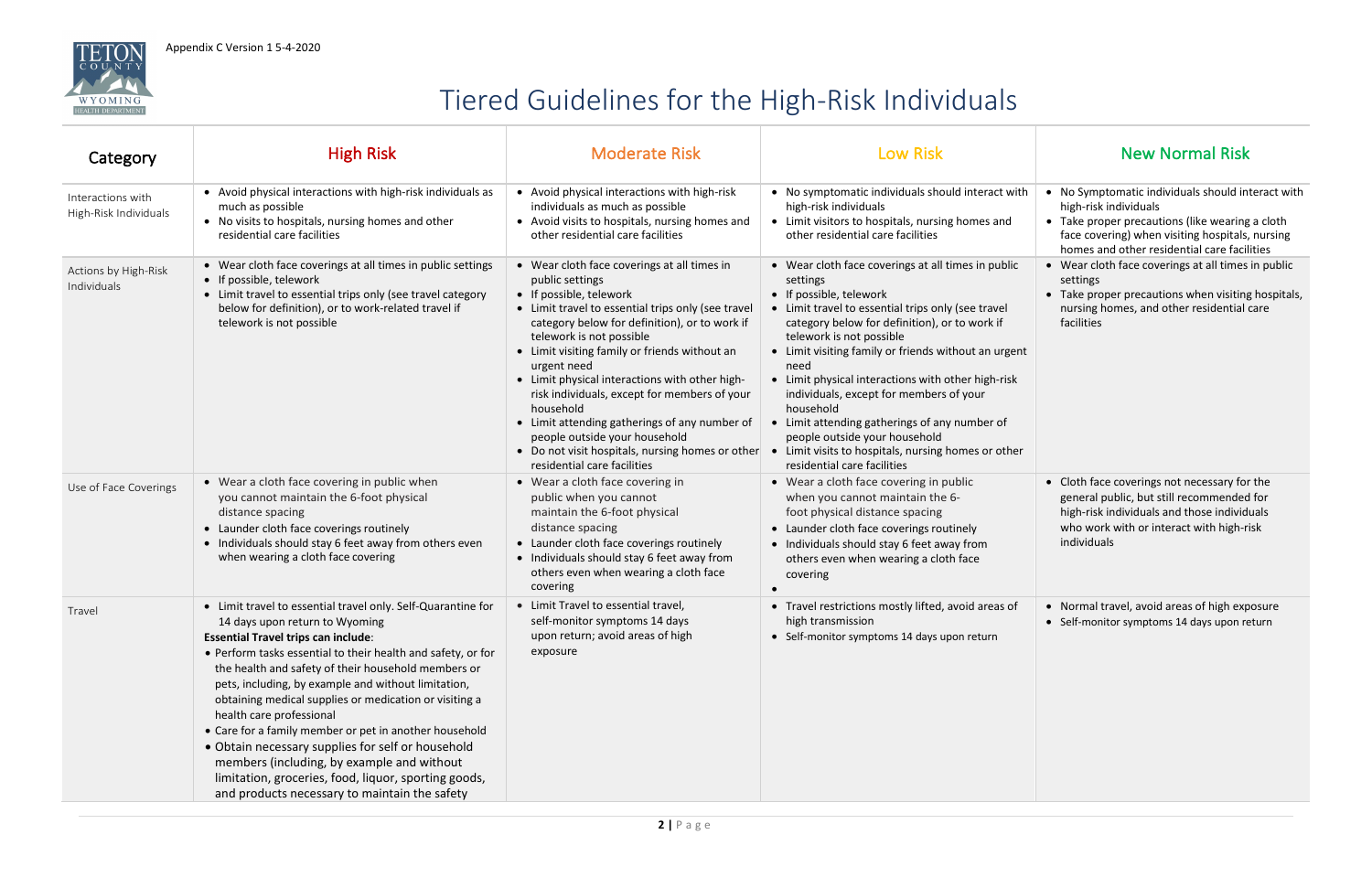

| <b>New Normal Risk</b> |  |  |  |  |  |
|------------------------|--|--|--|--|--|
|                        |  |  |  |  |  |
|                        |  |  |  |  |  |
|                        |  |  |  |  |  |

| Category | <b>High Risk</b>                                                                                                                                                                                                                                                                             | <b>Moderate Risk</b> | <b>Low Risk</b> | <b>New Normal Risk</b> |
|----------|----------------------------------------------------------------------------------------------------------------------------------------------------------------------------------------------------------------------------------------------------------------------------------------------|----------------------|-----------------|------------------------|
|          | sanitation, and essential operation of a residence)<br>• Deliver necessary supplies (including, by<br>example and without limitation,<br>groceries, food, liquor, sporting goods,<br>and products necessary to maintain the<br>safety, sanitation, and essential<br>operation of a residence |                      |                 |                        |

# Additional Guidelines for High-Risk Individuals During Red, Orange, Yellow, and Green Phases

As we continue efforts to understand the characteristics of COVID-19 and move through a phased approach to reopen the economy, special emphasis must be placed on behaviors that help protect high-risk individuals. This will health strategy to transition from guidelines that affect entire population to targeted interventions that protect high-risk individuals. Populations who need to consider special instructions are:

- •Individuals who have high-risk health conditions but want to return to work
- •Individuals who are served in long-term care facilities such as assisted living centers, nursing homes, etc.
- •Individuals who work with high-risk populations
- •Individuals who are high-risk (due to age or other factors), are home-bound or who choose to stay home

Based on Centers for Disease Control (CDC) guidance, high-risk individuals are identified as those 65 years of age or older, those living in a nursing home or long-term care facility and those of all ages with underlying m particularly if not well-controlled. These medical conditions include: people with chronic lung disease, moderate to severe asthma, serious heart conditions, diabetes, severe obesity, chronic kidney disease undergoing dial otherwise immunocompromised (undergoing cancer treatment, bone marrow or organ transplantation, immune deficiencies, poorly controlled HIV or AIDS, and prolonged use of corticosteroids and other immune-weakening medication There is also research that supports higher risk for severe illness for those that smoke or vape. While pregnant women seem to have the same risk as adults who are not pregnant, pregnant women should protect themselves fro to COVID-19 and should take similar precautions as high-risk individuals.

#### **How we can protect high-risk individuals:**

- Wear cloth face coverings/masks when within a 6-foot distance of others
- Follow proper hygiene standards and physical distancing guidelines, especially around high-risk individuals
- Hospitals, nursing homes, long-term care facilities and other residential care facilities will develop plans that restrict visitors, regularly check health care workers and residents for fevers and symptoms, and limit ac facility to keep patients/residents safe
- Retail settings create an established window of time for high-risk groups to come in without pressure from crowds, including special pharmacy hours